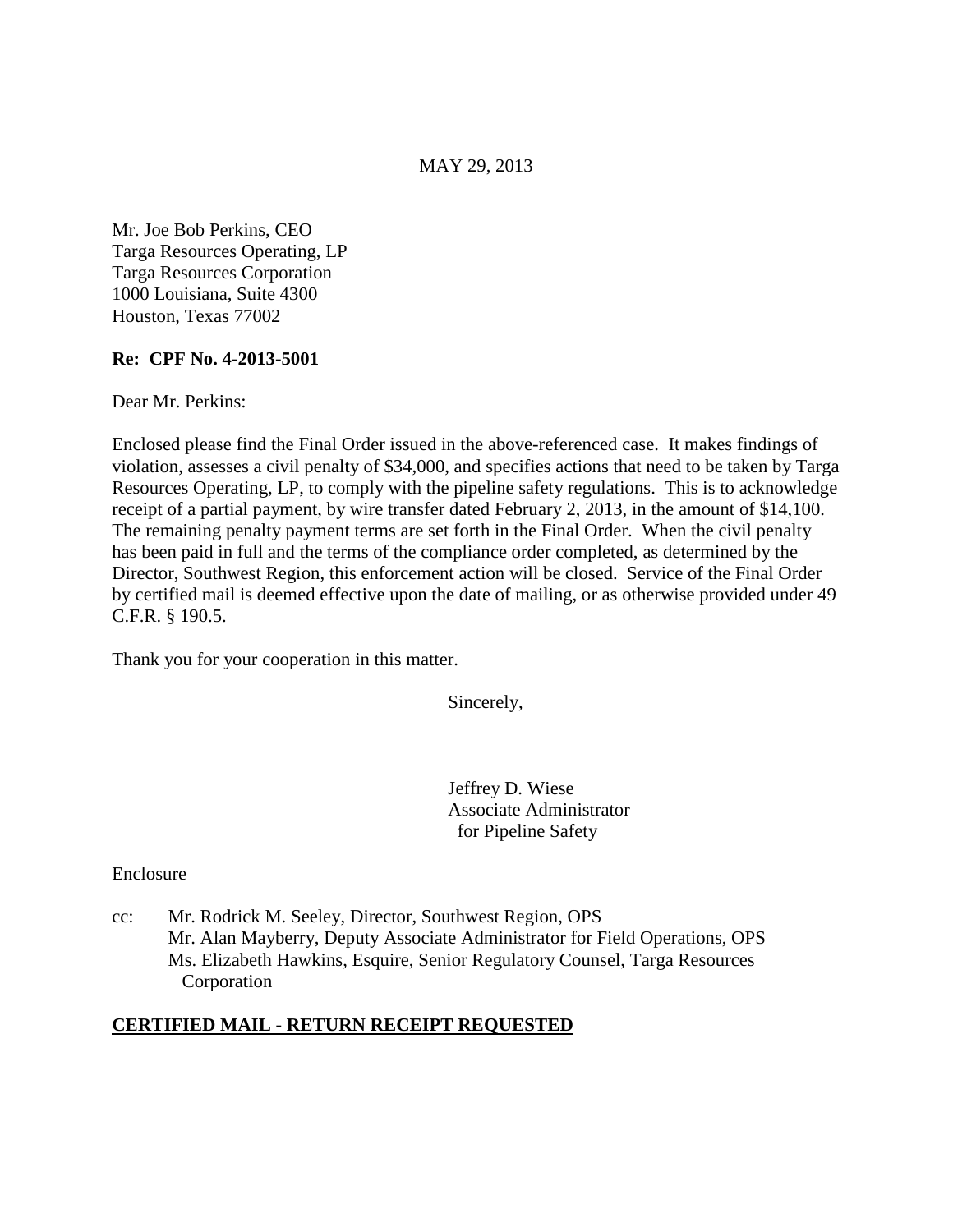## **U.S. DEPARTMENT OF TRANSPORTATION PIPELINE AND HAZARDOUS MATERIALS SAFETY ADMINISTRATION OFFICE OF PIPELINE SAFETY WASHINGTON, D.C. 20590**

**In the Matter of )** 

 **)**  Targa Resources Operating, LP,  $\qquad \qquad$  OPF No. 4-2013-5001

**\_\_\_\_\_\_\_\_\_\_\_\_\_\_\_\_\_\_\_\_\_\_\_\_\_\_\_\_\_\_\_\_\_\_\_\_ )** 

 **)** 

**\_\_\_\_\_\_\_\_\_\_\_\_\_\_\_\_\_\_\_\_\_\_\_\_\_\_\_\_\_\_\_\_\_\_\_\_)** 

**Respondent. )** 

# **FINAL ORDER**

Between June and September 2012, pursuant to 49 U.S.C. § 60117, a representative of the Pipeline and Hazardous Materials Safety Administration (PHMSA), Office of Pipeline Safety (OPS), conducted an on-site pipeline safety inspection of the facilities and records of Targa Resources Operating, LP (Targa or Respondent), in Sulphur, Louisiana. Targa is a subsidiary of Targa Resources Corporation, which owns and operates over 10,000 miles of natural gas gathering and NGL pipelines, 22 gas processing plants, and 13 storage terminals in Louisiana, Kentucky, Texas, Mississippi, Florida, New Jersey, Tennessee, Washington, Maryland and the Gulf of Mexico. $<sup>1</sup>$ </sup>

As a result of the inspection, the Director, Southwest Region, OPS (Director), issued to Respondent, by letter dated January 2, 2013, a Notice of Probable Violation, Proposed Civil Penalty, and Proposed Compliance Order (Notice). In accordance with 49 C.F.R. § 190.207, the Notice proposed finding that Targa had violated 49 C.F.R. §§ 195.403 and 195.575 and proposed assessing a civil penalty of \$34,000 for the alleged violations. The Notice also proposed ordering Respondent to take certain measures to correct one of the alleged violations.

Targa responded to the Notice by letter dated January 29, 2013 (Response). The company contested the allegations contained in Item 1 and offered additional information in response to the Notice. Targa did not contest the allegations contained in Item 2, and paid the proposed penalty for this item, in the amount of \$14,100.

Respondent did not request a hearing and therefore has waived its right to one.

# **FINDINGS OF VIOLATION**

The Notice alleged that Respondent violated 49 C.F.R. Part 195 as follows:

 $\overline{a}$ <sup>1</sup> Pipeline Safety Violation Report (Violation Report), (May 10, 2011) (on file with PHMSA), at 1.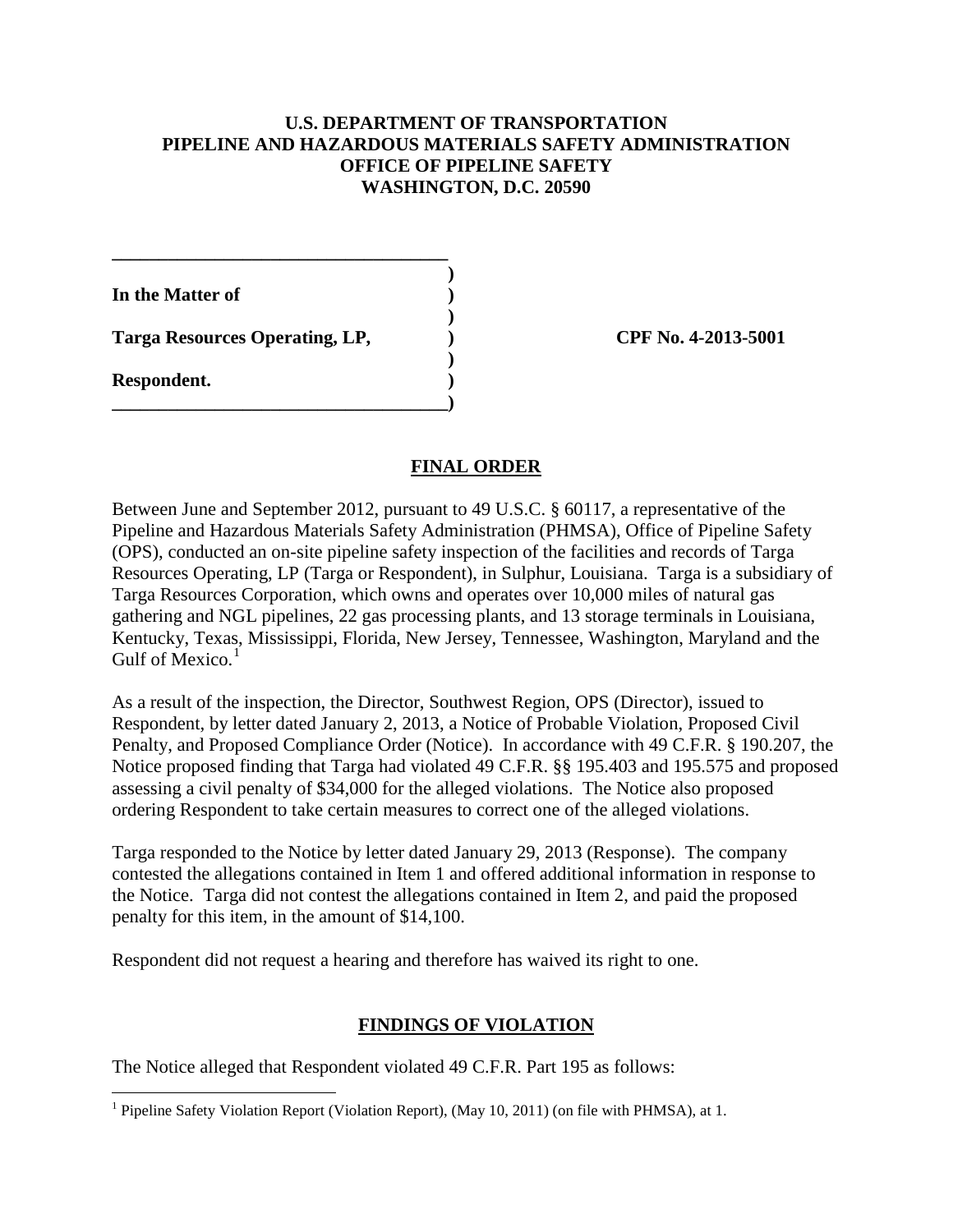**Item 1:** The Notice alleged that Respondent violated 49 C.F.R. § 195.403, which states, in relevant part:

#### **§ 195.403 Emergency response training.**

(a) …

(b) At the intervals not exceeding 15 months, but at least once each calendar year, each operator shall:

(1) Review with personnel their performance in meeting the objectives of the emergency response training program set forth in paragraph (a) of this section; and

(2) Make appropriate changes to the emergency response training program as necessary to ensure that it is effective.

(c) Each operator shall require and verify that its supervisors maintain a thorough knowledge of that portion of the emergency response procedures established under 195.402 for which they are responsible to ensure compliance.

The Notice alleged that Respondent violated two provisions of 49 C.F.R. § 195.403. First, it alleged that Targa violated § 195.403(b) by failing to review with personnel their performance in meeting the objectives of the company's emergency response program per the requirements of § 195.403. Specifically, the Notice alleged that the last review of the program was conducted in February and June of 2010, but that it had not been done again during the 15 months prior to the PHMSA inspection.

Second, the Notice alleged that Respondent violated § 195.403(c) by failing, in 2011, to require and verify that its supervisors maintained a thorough knowledge of the company's emergency response procedures for which they were responsible.

In its Response, Targa asserted that it did not use a "review of the emergency response program" to fulfill the requirements of § 195.403(b). Instead, the company used its "Annual Personnel Performance Reviews" to satisfy the regulation. Additionally, Targa contended that such "Annual Personnel Performance Reviews" also satisfied the requirements of § 195.403(c) by establishing a means of requiring and verifying that its supervisors maintained a thorough knowledge of the company's emergency response procedures. In support of its position, Targa provided four examples of its employee performance reviews.

Upon reviewing the record and considering Targa's argument, I find that Respondent violated both 49 C.F.R. § 195.403(b) and (c) by failing to review the performance of its employees as specifically related to the company's emergency response training program and by failing to ensure that its supervisors maintained a thorough knowledge of that portion of Targa's emergency response program for which they were responsible. The documents provided by Targa only give general information about each employee and the skills he or she has in performing his or her job. Specifically, under #3, "Job Knowledge," the only provision in the performance review forms that could be considered evidence of its compliance with § 195.403(b) and (c) contains no information about the employee's emergency response training or the employee's knowledge of emergency procedures. It merely discusses the employee's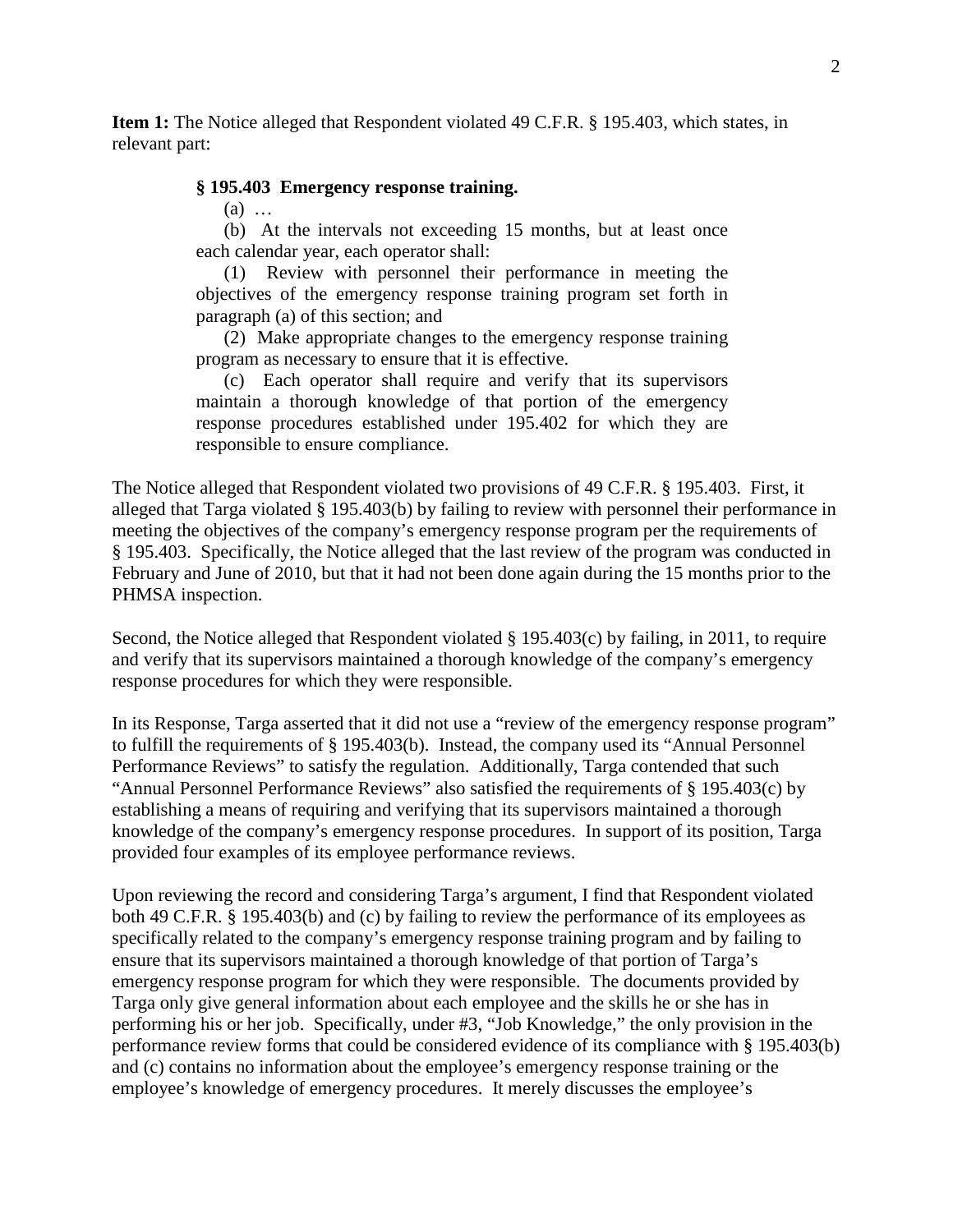"understanding of essential functions, and duties within the scope of the position." This generic description does not amount to documentation or evidence confirming that the employee's performance met the objectives of the company's emergency response training program under § 195.403(b) or (c).

Accordingly, I find that the documents supplied by Targa fail to establish the company's compliance with § 195.403. When coupled with the undisputed allegation that a Targa employee had acknowledged to the PHMSA inspector that the company's Emergency Response training had been inadvertently removed from the company's block training program due to an administrative oversight in 2011, I am convinced that Respondent violated 49 C.F.R. § 195.403(b) and (c).

**Item 2:** The Notice alleged that Respondent violated 49 C.F.R. § 195.575(c), which states:

## **§ 195.575 Which facilities must I electrically isolate and what inspections, tests, and safeguards are required?**

 $(a) \ldots$ 

 $\overline{a}$ 

(c) You must inspect and electrically test each electrical isolation to assure the isolation is adequate.

The Notice alleged that Respondent violated 49 C.F.R. § 195.575(c) by failing to inspect and electronically test three electrical insolation devices since the date they were first installed. Specifically, the Notice alleged that Targa, in violation of its own procedure, *Targa Liquid Pipeline Corrosion Procedures for Electrical Isolation*, failed to inspect three insulating devices installed on what is referred to as the "Orange Extension Pipeline" since they were installed.

Respondent did not contest this allegation of violation. Accordingly, based upon a review of all of the evidence, I find that Respondent violated 49 C.F.R. § 195.575(c) by failing to properly inspect three electrical insolation devices installed on the Orange Extension Pipeline.

These findings of violation will be considered prior offenses in any subsequent enforcement action taken against Respondent.

#### **ASSESSMENT OF PENALTY**

Under 49 U.S.C. § 60122, Respondent is subject to an administrative civil penalty not to exceed \$200,000 per violation for each day of the violation, up to a maximum of \$2,000,000 for any related series of violations.<sup>2</sup> In determining the amount of a civil penalty under 49 U.S.C. § 60122 and 49 C.F.R. § 190.225, I must consider the following criteria: the nature, circumstances, and gravity of the violation, including adverse impact on the environment; the degree of Respondent's culpability; the history of Respondent's prior offenses; and any effect

<sup>&</sup>lt;sup>2</sup> The Pipeline Safety, Regulatory Certainty, and Job Creation Act of 2011, Pub. L. No. 112-90, § 2(a)(1), 125 Stat. 1904, effective January 3, 2012, increased the civil penalty liability for violating a pipeline safety standard to \$200,000 per violation for each day of the violation, up to a maximum of \$2,000,000 for any related series of violations.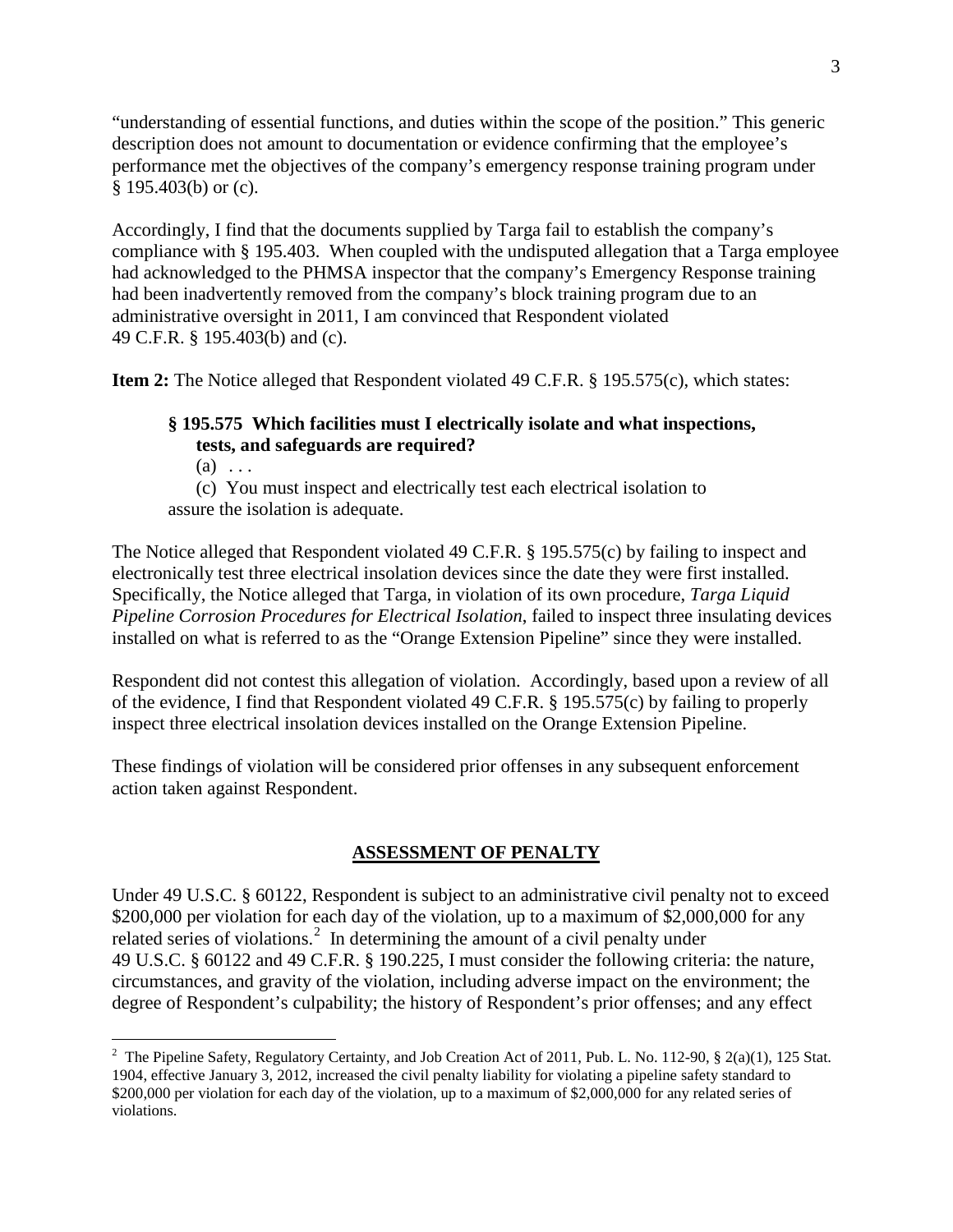that the penalty may have on its ability to continue doing business; and the good faith of Respondent in attempting to comply with the pipeline safety regulations. In addition, I may consider the economic benefit gained from the violation without any reduction because of subsequent damages, and such other matters as justice may require. The Notice proposed a total civil penalty of \$34,000 for the violations cited above.

**Item 1:** The Notice proposed a civil penalty of \$19,900 for Respondent's violation of 49 C.F.R. § 195.403(b) and (c), for failing to review with company personnel their performance in meeting the objectives of the company's emergency response training program. Additionally, it alleged that the company failed to ensure that its supervisors maintained a thorough knowledge of Targa's emergency response procedures. As previously noted, I found that Targa's employee performance reviews did not serve to satisfy the requirements in § 195.403(b) and (c) that the company evaluate each employee's performance in meeting the specific safety objectives outlined in paragraph (a) of that regulation. By failing to include emergency response as a specific element in its performance review process, Respondent was unable to verify and document that its employees were adequately trained to deal with pipeline emergencies. Accordingly, having reviewed the record and considered the assessment criteria, I assess Respondent a civil penalty of \$19,900 for violation of 49 C.F.R. § 195.403.

**Item 2:** The Notice proposed a civil penalty of \$14,100 for Respondent's violation of 49 C.F.R. § 195.575(c), for failing to properly and timely inspect three insulating devices installed on the Orange Extension Pipeline. Targa paid the proposed penalty, which serves to close this Item with prejudice and authorizes PHMSA to make a finding of violation. Accordingly, having reviewed the record and considered the assessment criteria, I assess Respondent a civil penalty of \$14,100 for violation of 49 C.F.R. § 195.575(c).

In summary, having reviewed the record and considered the assessment criteria for each of the Items cited above, I assess Respondent a total civil penalty of **\$34,000**.

Payment of the civil penalty must be made within 20 days of service. Federal regulations (49 C.F.R. § 89.21(b)(3)) require such payment to be made by wire transfer through the Federal Reserve Communications System (Fedwire), to the account of the U.S. Treasury. Detailed instructions are contained in the enclosure. Questions concerning wire transfers should be directed to: Financial Operations Division (AMZ-341), Federal Aviation Administration, Mike Monroney Aeronautical Center, P.O. Box 269039, Oklahoma City, Oklahoma 73125. The Financial Operations Division telephone number is (405) 954-8893.

Failure to pay the \$34,000 civil penalty in full will result in accrual of interest at the current annual rate in accordance with 31 U.S.C. § 3717, 31 C.F.R. § 901.9 and 49 C.F.R. § 89.23. Pursuant to those same authorities, a late penalty charge of six percent (6%) per annum will be charged if payment is not made within 110 days of service. Furthermore, failure to pay the civil penalty may result in referral of the matter to the Attorney General for appropriate action in a district court of the United States.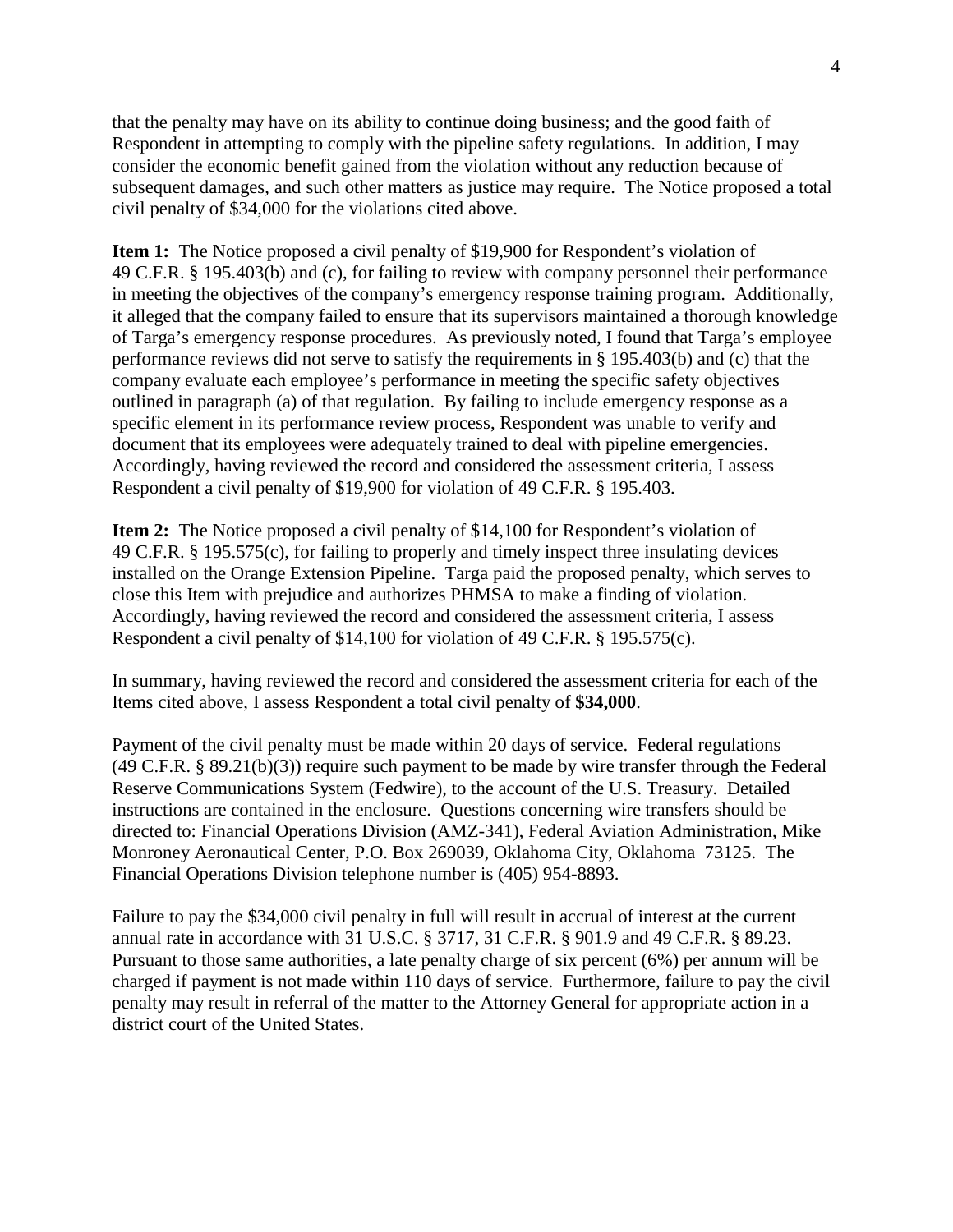#### **COMPLIANCE ORDER**

The Notice proposed a compliance order with respect to Items 1 and 2 in the Notice for violations of 49 C.F.R. §§ 195.403 and 195.575, respectively. Under 49 U.S.C. § 60118(a), each person who engages in the transportation of hazardous liquids or who owns or operates a pipeline facility is required to comply with the applicable safety standards established under chapter 601. Pursuant to the authority of 49 U.S.C. § 60118(b) and 49 C.F.R. § 190.217, Respondent is ordered to take the following actions to ensure compliance with the pipeline safety regulations applicable to its operations:

> 1. With respect to the violation of § 195.403 (**Item 1**), Respondent must review its emergency response program with company personnel, including controllers at the HackBerry Storage Facility, and, if necessary, make appropriate changes to the company's emergency response training program to ensure its effectiveness. In addition, Targa must verify that its supervisors maintain a thorough knowledge of that portion of the emergency response procedures for which they are responsible to ensure compliance.

2. Respondent must complete and submit all documentation listed in Paragraph 1 of this Proposed Compliance Order within forty-five (45) days after receipt of the Final Order.

3. It is requested (not mandated) that Respondent maintain documentation of the safety improvement costs associated with fulfilling this Compliance Order and submit the total to Rodrick Seeley, Director, Southwest Region, Pipeline and Hazardous Materials Safety Administration. It is requested that these costs be reported in two categories: 1) total cost associated with preparation/revision of plans, procedures, studies and analyses; and 2) total cost associated with replacements, additions and other changes to pipeline infrastructure.

The Director may grant an extension of time to comply with any of the required items upon a written request timely submitted by the Respondent and demonstrating good cause for an extension.

Failure to comply with this Order may result in the administrative assessment of civil penalties not to exceed \$100,000 for each violation for each day the violation continues or in referral to the Attorney General for appropriate relief in a district court of the United States.